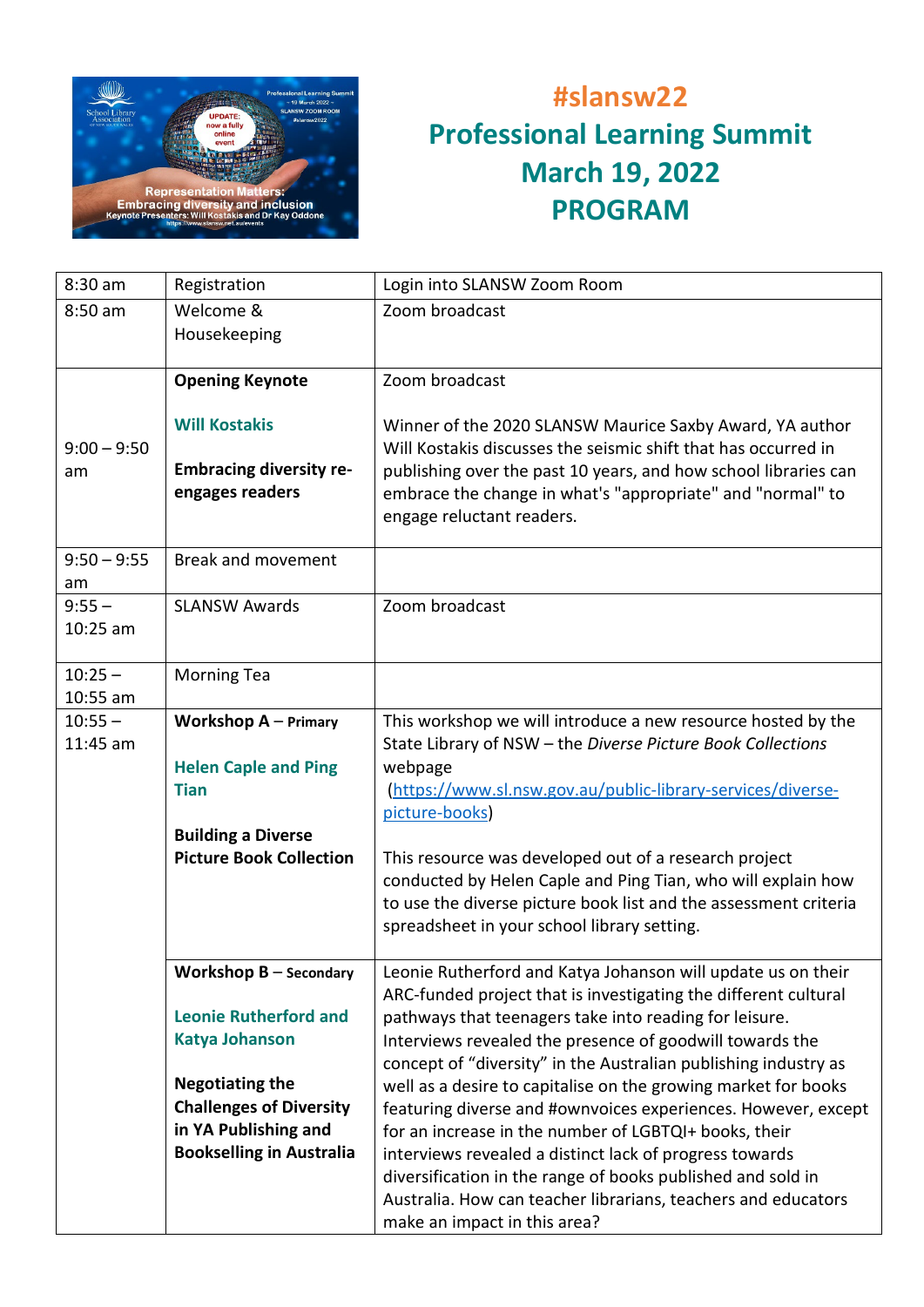| $11:45 -$<br>11:50 am | <b>Break and movement</b>                                                                                                                                            |                                                                                                                                                                                                                                                                                                                                                                                                                                                                                                                                                                                                                                                                                                                                                                            |
|-----------------------|----------------------------------------------------------------------------------------------------------------------------------------------------------------------|----------------------------------------------------------------------------------------------------------------------------------------------------------------------------------------------------------------------------------------------------------------------------------------------------------------------------------------------------------------------------------------------------------------------------------------------------------------------------------------------------------------------------------------------------------------------------------------------------------------------------------------------------------------------------------------------------------------------------------------------------------------------------|
| $11:50 -$<br>12:40 pm | Workshop $C -$ Primary*<br><b>Angela Kerr</b><br><b>The Henry Parkes Equity</b><br>and Resource Centre -<br><b>Resources and Services</b>                            | Discover the range of resources and services provided by Henry<br>Parkes Equity Resource Centre that support schools, teachers and<br>their communities in implementing NSW Government equity<br>programs.<br>This workshop presented by Angela Kerr will include:<br>- A description of the equity collection resource and who is able<br>to access the collection and services.<br>- How to access to resources and services<br>- An orientation on how to access the updated information and<br>services through the Henry Parkes Equity Resource Centre<br>homepage.<br>*This workshop will be relevant for DoE employees, community language<br>schools, university students enrolled in an education course and teacher<br>education academic staff in universities. |
|                       | Workshop $D -$ Upper<br><b>Primary and Secondary</b><br><b>Liz Derouet</b><br><b>Access Matters:</b><br><b>Exploring Lenses of</b><br><b>Inclusion and Diversity</b> | Access to diverse and inclusive literature is crucial for student<br>success and identity. By addressing barriers to access, teacher<br>librarians and teachers can ensure their students are exposed to<br>a deeper and richer canon. In this workshop, Liz Derouet will<br>explore issues related to diversity and inclusion, discussing<br>various aspects of access as well as outlining how teacher<br>librarians can encourage teachers and students to be more<br>socially responsible readers. Suggestions of literature and other<br>resources will be included, and participants will be given the<br>opportunity to share their ideas with others through an online<br>form, with the results to be available after the Summit.                                 |
| $12:40-$<br>$1:20$ pm | Lunch                                                                                                                                                                |                                                                                                                                                                                                                                                                                                                                                                                                                                                                                                                                                                                                                                                                                                                                                                            |
| $1:25 - 2:15$<br>pm   | <b>Workshop <math>E -</math> Primary</b><br><b>Rebecca Toltz</b><br><b>Developing a Diverse</b><br><b>Primary School Library</b><br><b>Collection</b>                | In this workshop, Rebecca Toltz will discuss why diversity is<br>important and define diversity in her context. This session will<br>also address Collection Development Policy, Evaluating<br>Indigenous resources and the Diversity Audit of current library<br>collections.                                                                                                                                                                                                                                                                                                                                                                                                                                                                                             |
|                       | <b>Workshop F - Secondary</b><br>Pooja Mathur<br>Walk in my shoes:<br><b>Representing all</b><br>students in your school                                             | This workshop will provide attendees with an opportunity to use<br>a curated list of diverse Australian YA titles as a stimulus to<br>contemplate a series of questions and share their thoughts with<br>others. Pooja Mathur will encourage participants to reflect on<br>their student demographics and their library collections to<br>consider representation of diversity: multicultural, LGBTQIA+,<br>and differently abled, for example. The aim is to inspire                                                                                                                                                                                                                                                                                                      |